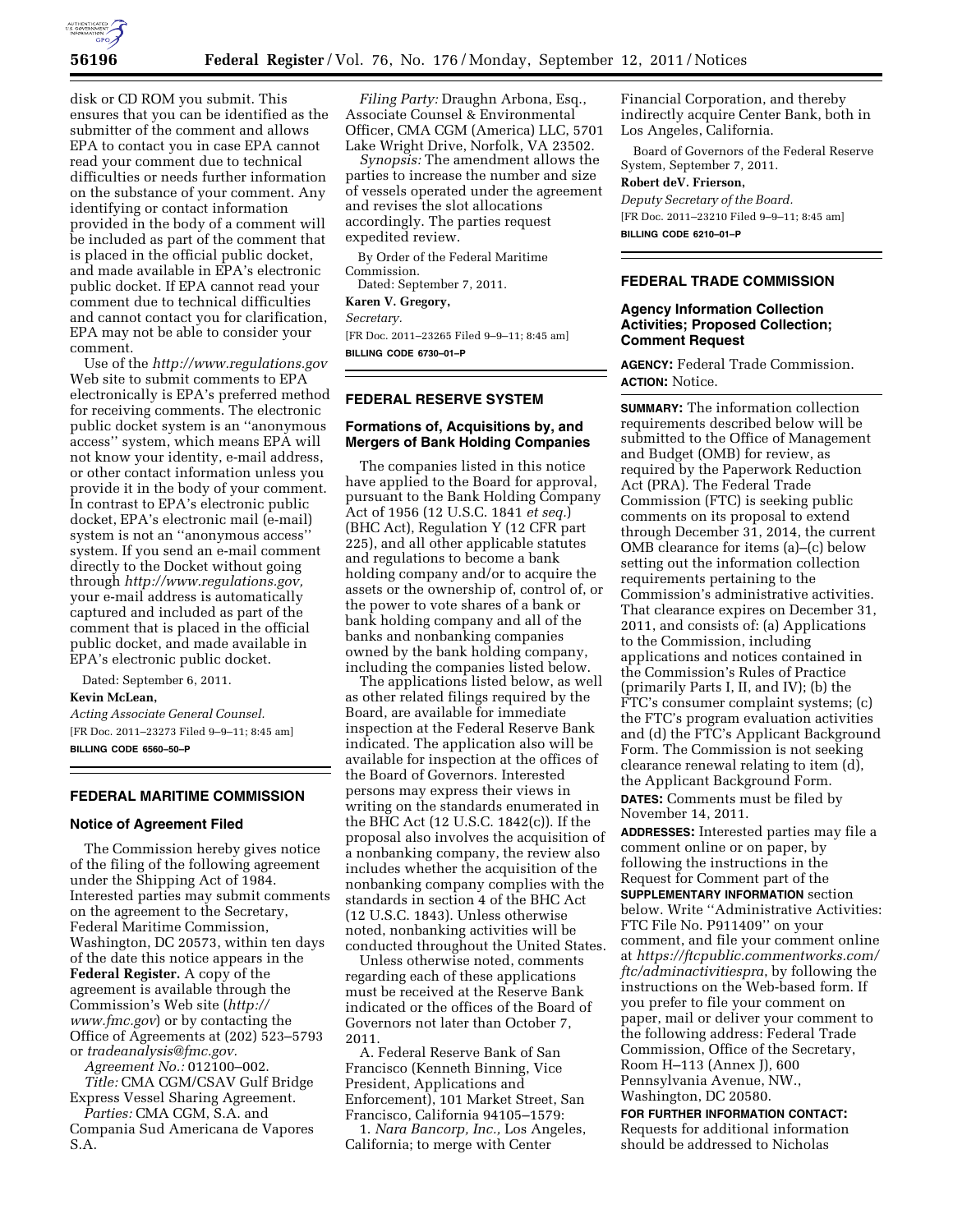Mastrocinque (Nick M) and Ami Dziekan (Ami D), Division of Enforcement, Bureau of Consumer Protection, Federal Trade Commission, H–228, 600 Pennsylvania Avenue, NW., Washington, DC 20580, Nick M: (202) 326–3188 and Ami D: (202) 326–2648. **SUPPLEMENTARY INFORMATION:** 

## **Proposed Information Collection Activities**

Under the PRA, 44 U.S.C. 3501–3521, Federal agencies must obtain approval from OMB for each collection of information they conduct or sponsor. ''Collection of information'' means agency requests or requirements that members of the public submit reports, keep records, or provide information to a third party. 44 U.S.C. 3502(3), 5 CFR 1320.3(c). Because the number of entities affected by the Commission's requests will exceed ten, the Commission plans to seek OMB clearance under the PRA. As required by § 3506(c)(2)(A) of the PRA, the Commission is providing this opportunity for public comment before requesting that OMB extend the existing paperwork clearance for the information collection requirements pertaining to the Commission's administrative activities (OMB Control Number 3084– 0047).

The Commission's Administrative Activities clearance consists of: (a) Applications to the Commission, including applications and notices contained in the Commission's Rules of Practice (primarily Parts I, II, and IV); (b) the FTC's consumer complaint systems; (c) FTC program evaluation activities; and (d) the FTC's Applicant Background Form. The FTC is not seeking clearance renewal relating to the Applicant Background Form. After the current clearance expires on December 31, 2011, the FTC plans to use a different form that the Equal Employment Opportunity Commission (EEOC) is separately seeking PRA approval for from the OMB on behalf of several agencies including the FTC.

## **Request for Comments**

The FTC invites comments on: (1) Whether the proposed collection of information is necessary for the proper performance of the functions of the agency, including whether the information will have practical utility; (2) the accuracy of the agency's estimate of the burden of the proposed collection of information, including the validity of the methodology and assumptions used; (3) ways to enhance the quality, utility, and clarity of the information to be collected; and (4) ways to minimize the burden of the collection of information

on those who are to respond, including through the use of appropriate automated, electronic, mechanical, or other technological collection techniques or other forms of information technology, *e.g.,* permitting electronic submission of responses. All comments should be filed as prescribed in the **ADDRESSES** section above, and must be received on or before November 14, 2011.

You can file a comment online or on paper. For the Commission to consider your comment, we must receive it on or before November 14, 2011. Write ''Administrative Activities: FTC File No. P911409'' on your comment. Your comment—including your name and your state—will be placed on the public record of this proceeding, including, to the extent practicable, on the public Commission Web site, at *[http://](http://www.ftc.gov/os/publiccomments.shtm)  [www.ftc.gov/os/publiccomments.shtm.](http://www.ftc.gov/os/publiccomments.shtm)*  As a matter of discretion, the Commission tries to remove individuals' home contact information from comments before placing them on the Commission Web site.

Because your comment will be made public, you are solely responsible for making sure that your comment doesn't include any sensitive personal information, like anyone's Social Security number, date of birth, driver's license number or other state identification number or foreign country equivalent, passport number, financial account number, or credit or debit card number. You are also solely responsible for making sure that your comment doesn't include any sensitive health information, like medical records or other individually identifiable health information. In addition, don't include any ''[t]rade secret or any commercial or financial information which is obtained from any person and which is privileged or confidential,'' as provided in Section 6(f) of the FTC Act, 15 U.S.C. 46(f), and FTC Rule 4.10(a)(2), 16 CFR 4.10(a)(2). In particular, don't include competitively sensitive information such as costs, sales statistics, inventories, formulas, patterns, devices, manufacturing processes, or customer names.

If you want the Commission to give your comment confidential treatment, you must file it in paper form, with a request for confidential treatment, and you have to follow the procedure explained in FTC Rule 4.9(c), 16 CFR 4.9(c).1 Your comment will be kept

confidential only if the FTC General Counsel, in his or her sole discretion, grants your request in accordance with the law and the public interest.

Postal mail addressed to the Commission is subject to delay due to heightened security screening. As a result, we encourage you to submit your comments online. To make sure that the Commission considers your online comment, you must file it at *[https://](https://ftcpublic.commentworks.com/ftc/adminactivitiespra) [ftcpublic.commentworks.com/ftc/](https://ftcpublic.commentworks.com/ftc/adminactivitiespra)  [adminactivitiespra](https://ftcpublic.commentworks.com/ftc/adminactivitiespra)*, by following the instructions on the Web-based form. If this Notice appears at *[http://](http://www.regulations.gov) [www.regulations.gov,](http://www.regulations.gov)* you also may file a comment through that Web site.

If you file your comment on paper, write ''Administrative Activities: FTC File No. P911409'' on your comment and on the envelope, and mail or deliver it to the following address: Federal Trade Commission, Office of the Secretary, Room H–113 (Annex J), 600 Pennsylvania Avenue, NW., Washington, DC 20580. If possible, submit your paper comment to the Commission by courier or overnight service.

Visit the Commission Web site at *<http://www.ftc.gov>*to read this Notice and the news release describing it. The FTC Act and other laws that the Commission administers permit the collection of public comments to consider and use in this proceeding as appropriate. The Commission will consider all timely and responsive public comments that it receives on or before November 14, 2011. You can find more information, including routine uses permitted by the Privacy Act, in the Commission's privacy policy, at *[http://www.ftc.gov/ftc/privacy.htm.](http://www.ftc.gov/ftc/privacy.htm)* 

*Estimated annual hours burden:*  187,114 hours (150 + 186,884 + 65 + 15).

(a) *Applications to the Commission, including applications and notices contained in the Commission's Rules of Practice:* 150 hours.

Most applications to the Commission generally fall within the ''law enforcement'' exception to the PRA and are mostly found in Part III (Rules of Practice for Adjudicative Proceedings) of the Commission's Rules of Practice. See 16 CFR 3.1–3.83. Nonetheless, there are various applications and notices to the Commission contained in other rules (generally in Parts I, II, and IV of the Commission's Rule of Practice). For example, staff estimates that the FTC annually receives approximately 10 requests for clearance submitted by former FTC employees in order to participate in certain matters and 5 screening affidavits submitted by partners or legal or business associates

 $^{\rm 1}$  In particular, the written request for confidential treatment that accompanies the comment must include the factual and legal basis for the request, and must identify the specific portions of the comment to be withheld from the public record. See FTC Rule 4.9(c), 16 CFR 4.9(c).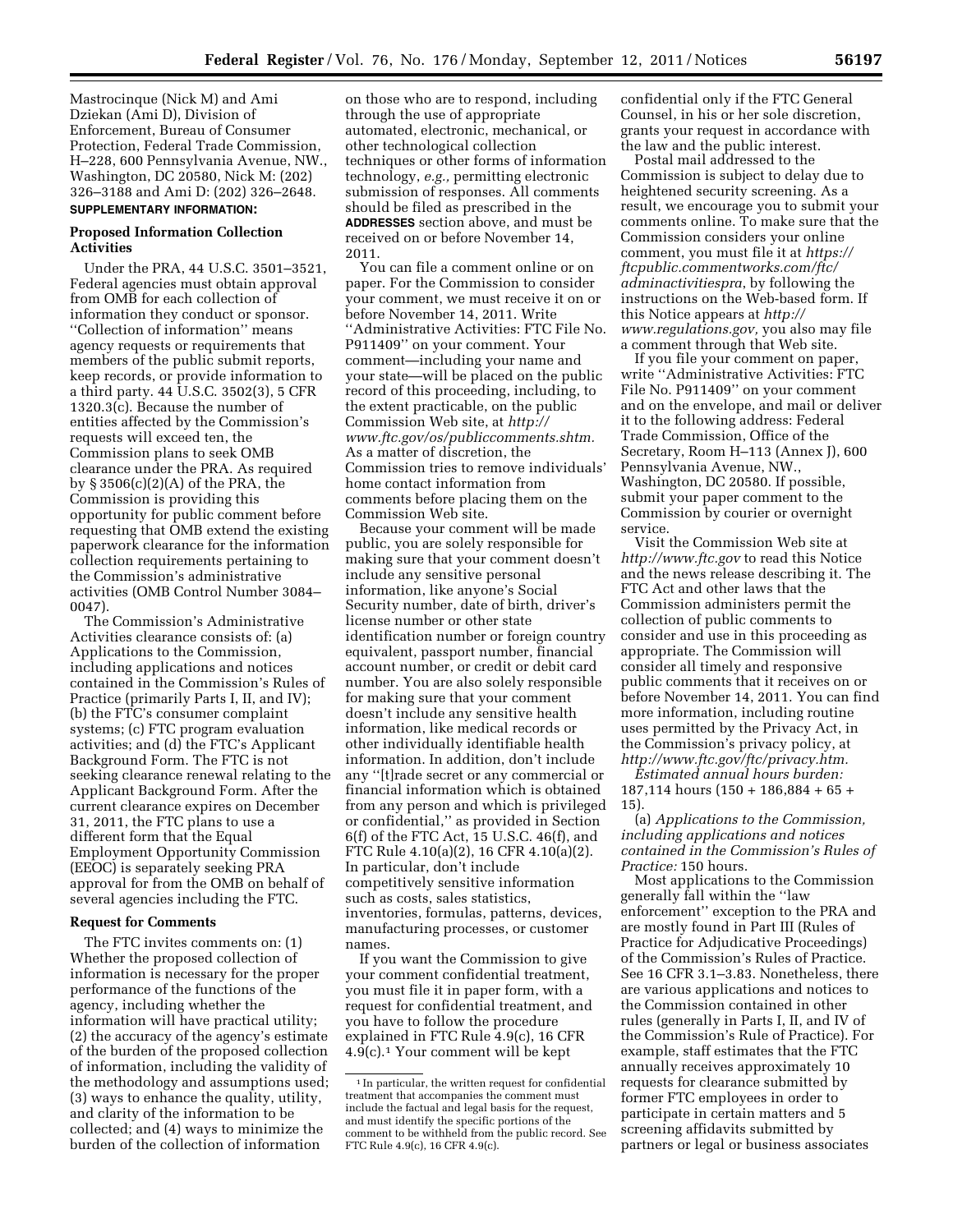of former employees pursuant to Rule 4.1, 16 CFR 4.1. There are also procedures set out in Rule 4.11(e) for agency review of outside requests for Commission employee testimony, through compulsory process or otherwise, in cases or matters to which the agency is not a party. Rule 4.11(e) requires that a person who seeks such testimony submit a statement in support of the request. Staff estimates that agency personnel receive approximately 1 request per month or 12 per year. Other types of applications and notices are either infrequent or difficult to quantify. Nonetheless, in order to cover any potential ''collection of information'' for which separate clearance has not been sought, staff conservatively projects the FTC will receive 75 applications or notices per year. Staff estimates each respondent will incur, on average, approximately 2 hours of burden to submit an application or notice, resulting in a cumulative annual total of 150 burden hours (75 applications or notices x 2 burden hours).

*Annual cost burden:* 

Using the burden hours estimated above, staff estimates that the total annual labor cost, based on a conservative estimated average of \$460/ hour for executives' and attorneys' wages, would be approximately \$46,000  $(100 \text{ hours} \times $460)$ . There are no capital, start-up, operation, maintenance, or other similar costs to respondents.

(b) *Complaint Systems:* 186,884 annual hours.

#### **Consumer Response Center**

Consumers can submit complaints about fraud and other practices to the FTC's Consumer Response Center by telephone or through the FTC's Web site. Telephone complaints and inquiries to the FTC are answered both by FTC staff and contractors. These telephone counselors ask for the same information that consumers would enter on the applicable forms available on the FTC's Web site. For telephone inquiries and complaints, the FTC staff estimates that it takes 6.1 minutes per call to gather information, and an estimated 5.0 minutes for consumers to enter a complaint online. The burden estimate conservatively assumes that all of the phone call is devoted to collecting

information from consumers, although frequently telephone counselors devote a small portion of the call to providing requested information to consumers.

# **Complaints Concerning the National Do Not Call Registry**

To receive complaints from consumers of possible violations of the rules governing the National Do Not Call Registry, 16 CFR 310.4(b), the FTC maintains both an online form and a toll free hotline with automated voice response system. Consumer complainants must provide the phone number that was called, whether the call was prerecorded, and the date and time of the call. They may also provide either the name or telephone number of the company about which they are complaining, their name and address so they can be contacted for additional information, as well as for a brief comment regarding their complaint. In addition, complainants have the option of answering three yes-or-no questions to help law enforcement investigating complaints. The FTC staff estimates that the time required of consumer complainants is 3.0 minutes for phone complaints and 2.5 minutes for online complaints.

#### **Identity Theft**

To handle complaints about identity theft, the FTC must obtain more detailed information than is required of other complainants. Identity theft complaints generally require more information (such as a description of actions complainants have taken with credit bureaus, companies, and law enforcement, and the identification of multiple suspects) than general consumer complaints and fraud complaints. In addition, the FTC has expanded the information required on its online complaint form (such as collecting additional information about the fraudulent activity at affected companies and creating an attachment summarizing all of the fraudulent account activity as well as all fraudulent information on the consumer's credit report). Consumers can print out a copy of the revised form and use it to assist them in completing a police report, if appropriate, and, as also may be necessary, an identity theft report. See 16 CFR 603.3 (defining the term

''identity theft report''). FTC staff estimates that the revised online form takes consumers up to 15 minutes to complete.

The FTC also made some revisions in the information it collects from consumers who call the Consumer Response Center (''CRC'') with identity theft complaints. Staff estimates that it will take 6.2 minutes per call to obtain identity theft-related information. A substantial portion of identity theftrelated calls typically consists of counseling consumers on other steps they should consider taking to obtain relief (which may include directing consumers to a revised online complaint form). The time needed for counseling is excluded from the estimate.

### **Surveys**

Consumer customer satisfaction surveys give the agency information about the overall effectiveness and timeliness of the CRC. Subsets of consumers contacted throughout the year are questioned about specific aspects of CRC customer service. Each consumer surveyed is asked several questions chosen from a list prepared by staff. The questions are designed to elicit information from consumers about the overall effectiveness of the call center and online complaint intake. Half of the questions ask consumers to rate CRC performance on a scale or require a yes-or-no response. The second half of the survey asks more open-ended questions seeking a short written or verbal answer. In addition, the CRC may survey a sample of consumers immediately after they file their complaints regarding the services they received. Staff estimates that each respondent will require 4.3 minutes to answer the questions during the phone survey and about 2.7 minutes for the online survey (approximately 20–30 seconds per question).

What follows are staff's estimates of burden for these various collections of information, including the surveys. The figures for the online forms and consumer hotlines are *an average of annualized volume* for the respective programs including both current and projected volumes over the 3-year clearance period sought and the number of respondents for each activity has been rounded to the nearest thousand.

| Activity                                         | Number of<br>Respondents | Number of<br>Minutes/<br>activity | Total hours |
|--------------------------------------------------|--------------------------|-----------------------------------|-------------|
|                                                  | 262.000                  | 6.1                               | 26.724      |
|                                                  | 281.000                  | 5                                 | 23,323      |
|                                                  | 355.000                  | 3.0                               | 17.750      |
| Do-Not-Call related consumer complaints (online) | 1.937.000                | 2.5                               | 81.354      |